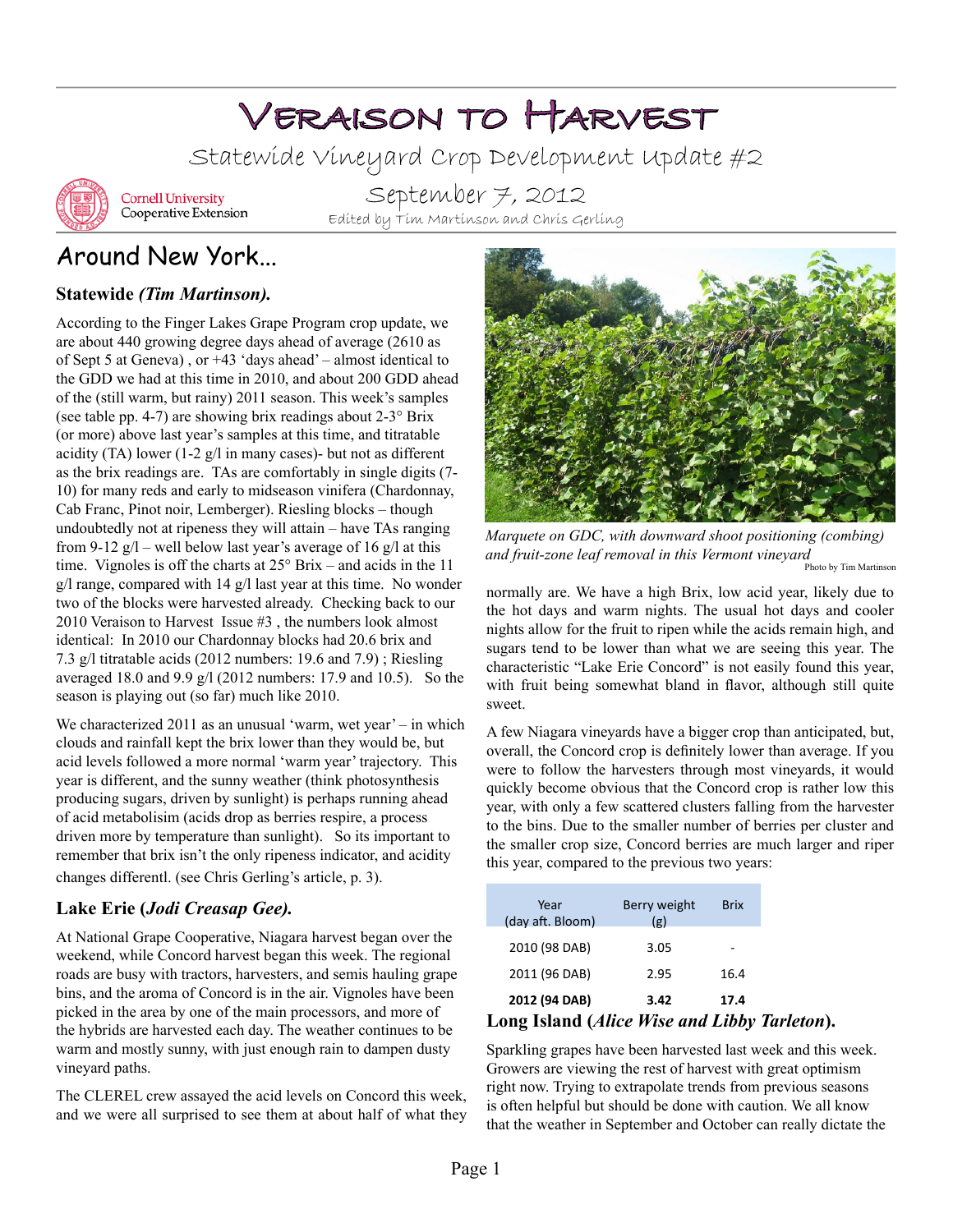success of a season. On the plus side, Long Island often has warm, sunny weather in the fall as well as a fairly late hard frost. This is why growers can successfully hang fruit into fall. On the other hand, the occasional tropical system can present challenges especially for the 'lightly managed' vineyard. This is one reason that vineyard management on Long Island tends to be fairly intensive  $-$  it is important to go into fall with a healthy vineyard.

This past week, we endured the remnants of Hurricane Isaac for 1.5 days. This amounted to several inches of rain and lots of dampness and humidity. Temperatures remained very warm. We actually needed the rain. Our research vineyard in Riverhead was showing signs of drought stress. While it will be necessary to keep an eye on any developing downy mildew and/or cluster rots, this system should not present any major problems.

The growing degree day comparison for Riverhead is interesting as growing degree days are similar to the famously hot 2010 season. However, the spring was much warmer this year, leading to another early budbreak. We had two spotty frosts in April, one during significant budswell and one in early budbreak. There was a bit of damage in low spots but most vineyards were unscathed.

#### *Table. Monthly growing degree-days at Riverhead.*

| Month  | 2010 | 2011 | 2012 |
|--------|------|------|------|
| April  | 176  | 115  | 212  |
| May    | 574  | 489  | 626  |
| June   | 1267 | 1099 | 1211 |
| July   | 2150 | 1948 | 2045 |
| Aug    | 2930 | 2687 | 2813 |
| Sept 4 | 2991 | 2727 | 2911 |

#### **Hudson Valley (***Steve Hoying)*

Just over a year ago the Hudson Valley was cleaning up from the devastating effects of Hurricane Irene and Tropical Storm Lee. The combination of wind, rain, and cool temperatures depressed Brix and encouraged sour rot. What a difference a year makes! Brix is surprisingly high with several varieties including Pinot noir and gris, Lemberger, Gewurtztramminer, Sauvignon blanc, Merlot, and Chardonnay all over 20 at the Hudson Valley Lab as well as other local vineyards. Vignoles is close to harvest as rots are starting to appear. Marquette and La Crescent are ready with reportedly excellent yields and Brix at 25. Some Seyval, some Chardonnay, and some Pinot are being harvested for sparkling wines. pH and acids are also quite acceptable all around! Recent dry weather and an excellent forecast predict an orderly if not rapid harvest with little disease pressure except for the usual suspects.

The universal problem this year across the Valley seems to be bird pressure and damage. And of course, bees and their damage associated with pecked berries. Bird scare devices seem to be ineffective most probably due to improper management of the devices (the wrong sound chip for the species, improper placement, and not moving the devices around). More and more growers are investing in netting which should rapidly pay for itself.

#### **Finger Lakes (***Hans Walter-Peterson***)**

Wineries were bringing in early hybrid varieties this week like Cayuga White, Baco noir, and Seyval. Both Constellation Brands and National Grape Cooperative have been picking Concords this week as well. There has been concerns about the level of acidity in some of the bulk varieties that are used as sources of acid (primarily Aurore and Elvira), but acidity has been testing low in Concords as well. The warm year this year has dropped acid levels lower than what is typical in these varieties, which prompted Constellation to ask certain growers to pick early Catawbas in order to provide some acidity for their products.

Chardonnay and Pinot noir for sparkling production was harvested last week, but we also heard about some Chardonnay for still wines being picked over the last several days as well. Depending on the weather over the next week, we should be seeing more early vinifera varieties harvested including Pinot Gris, Chardonnay, Pinot noir and probably some Gewürtztraminer as well. Based on our sample results this week, we're still probably a couple of weeks away from starting to pick Riesling, but obviously the weather conditions can change all of that in a heartbeat.

Heat accumulation is still well ahead of normal this year. As of this week, we have accumulated as many growing degree days as we do by mid-October on average. If you include the GDDs we started with in March (the real beginning of our growing season this year), we have accumulated more than we do in a typical growing season (April - October), and are on a pace to have a warmer year than 2010. Rainfall for August was about half of our normal average, keeping with the trend of dry conditions this year, and helping to continue to keep canopies and fruit clean for the most part.

A strong cell of thunderstorms moved through the mid-section of the Finger Lakes yesterday afternoon (Thursday), with reports of hail coming down in some areas on the east side of Seneca and Cayuga Lakes. We don't know yet if any vineyards were damaged but will be out looking over the next several days.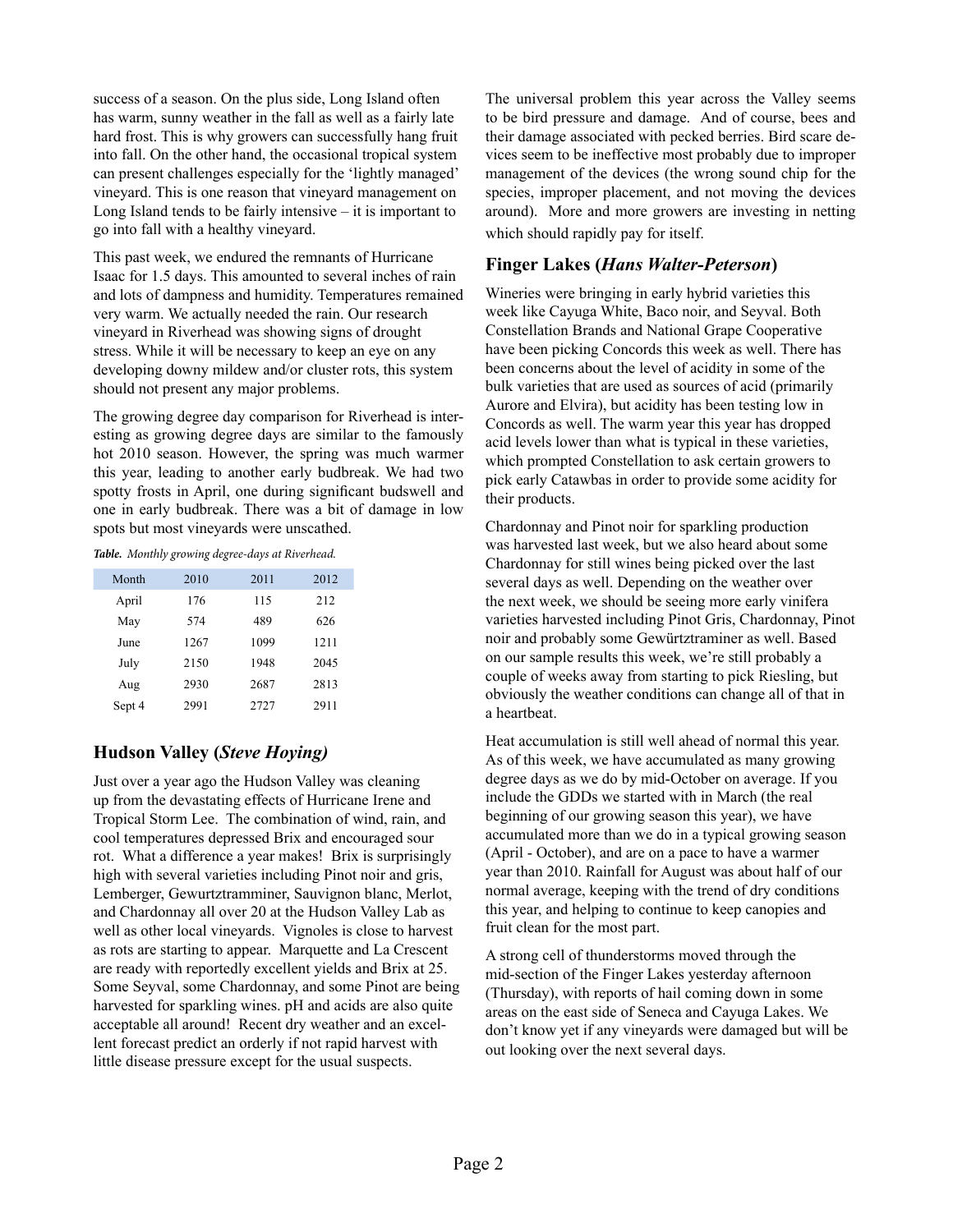## It's Not Just About Brix. WATCH YOUR ACIDS TOO. *Chris Gerling*

Labor day has come and gone, the kids are back in school, you can no longer buy soft-serve ice cream in upstate NY, the clear crisp autumn air is scented with wood burning and… OK, scratch that last part. It's still hot and sunny, and the season continues to race along as we in the Finger Lakes rack up degree days at a fever pace. In the V&B the brix levels are quite high, and, well, actually that's it. The brix levels are quite high, and that's all you can say about things with a blanket statement. The differences and the subtleties are on the acid side of the equation, and for those of us making wine the acid is where the action will likely remain.

We know that sugar accumulation and acid degradation are governed by different mechanisms, but we still intuitively link them. In a year like 2011 such thinking was particularly dangerous because one system (heat for malic acid metabolism) was much more active than the other (sunlight for sugar).

2012 has provided both heat and sunlight in abundance, but vineyard sites and varieties still react in different ways and the fact that we have such drastically early "maturity" is also leading to some differences. In the V&B we received a hybrid that was measuring 23.5 degrees brix on the refractometer but still tasted noticeably tart. When we checked the TA we found that the TA matched the soluble solids measurement at 23.5 g/L. Odds are good this grape is not the Next Big Thing.

With this cautionary tale in mind, I think it's prudent to be checking both pH and TA with grape samples this year; 20 degrees brix doesn't mean very much at all in isolation. Things to watch for:

- 1. Lots of acid remaining even though brix is high. Some varieties, especially those in cold-climate areas, can get to 23° brix and still have monster TAs. The Minnesota varieties in particular are often 25° or higher before the TA reaches the low teens.
- 2. Acid drops out even though brix is not especially high. Riesling comes to mind here. The acid may reach levels lower than what you'd prefer before the brix has approached 22°.
- 3. Low pH and low TA (relatively). I'm not certain of this yet, but I've seen a couple of samples that might suggest a pH measurement alone could be misleading. My working theory is that this year will be relatively low in malic acid, at least proportionally, since the heat has degraded so much of it. With more tartaric acid by ratio, the equivalent pH should be lower, thus resulting in the low pH/ low TA combo. Those who watch pH alone could get a false sense of security and risk missing their targets.

Harvest decisions are always tricky, and more perspectives on how to make these choices Hans Walter-Peterson and I interviewed the Sheldrake Point Vineyards team yesterday as part of our Presspad Podcast. For those of you who weren't aware we had a podcast, check it out at: [http://](http://blogs.cornell.edu/presspad/) [blogs.cornell.edu/presspad/](http://blogs.cornell.edu/presspad/) or search Presspad on iTunes. The harvest decision and also a winery sanitation episode should be available in the next couple of weeks, and in the meantime you can catch up on our previous episodes.

#### FRUIT CHEMISTRY AT WILLSBORO AND PLATTSBURGH

Many readers of *Veraison to Harvest* are familiar with the Willsboro Variety Trial, at Cornell's Baker Farm overlooking Lake Champlain. Josh Kowalski has been working with Kevin Iungerman on the trial this year, and sent me analysis of fruit samples (left, below) (first harvest is tomorrow for some of the 25 varieties planted there) from selected Cold-Climate cultivars. Richard Lamoy, of Hid-n-Pines vineyard in Plattsburgh, has established training trials with funding from a grower SARE grant over the past several years. Richard shared his analsis (right) of four cultivars (this is a composite of replicated samples from different training systems, more on that later. - TEM

| Fruit chemistry  September 6 on selected<br>cultivars at Willsboro grape variety trial. |      |      |                    |  |  |  |  |  |  |
|-----------------------------------------------------------------------------------------|------|------|--------------------|--|--|--|--|--|--|
| <b>Variety</b>                                                                          | brix | pH   | <b>TA</b><br>(g/L) |  |  |  |  |  |  |
| <b>Frontenac</b>                                                                        | 17.6 | 2.90 | 16.4               |  |  |  |  |  |  |
| LaCrescent                                                                              | 24.0 | 2.96 | 13.9               |  |  |  |  |  |  |
| Marquette                                                                               | 24.0 | 2.97 | 12.1               |  |  |  |  |  |  |
| Prairie Star                                                                            | 19.2 | 3.28 | 9.8                |  |  |  |  |  |  |
| St. Croix                                                                               | 20.0 | 3.17 | 8.0                |  |  |  |  |  |  |
| St. Pepin                                                                               | 21.2 |      |                    |  |  |  |  |  |  |

Fruit chemistry and Berry weights for four varieties at Richard Lamoy's SARE training trials, in Plattsburgh, NY

|                    |       | Berry |             |     | <b>TA</b> |
|--------------------|-------|-------|-------------|-----|-----------|
| Variety            | Date  | Wt    | <b>Brix</b> | pH  | (g/l)     |
| Marquette          | 08/15 | 1.14  | 13.3        | 2.6 |           |
|                    | 08/23 | 1.19  | 15.1        | 2.8 | 18.4      |
|                    | 09/2  | 1.30  | 18.4        | 3.0 | 16.0      |
| Mn1200             | 08/15 | 0.73  | 15.5        | 2.7 |           |
|                    | 08/23 | 0.74  | 17.6        | 2.9 | 10.5      |
|                    | 09/2  | 0.79  | 20.4        | 3.0 | 9.6       |
| <b>Petite Amie</b> | 08/15 | 1.44  | 10.9        | 2.4 |           |
|                    | 08/23 | 1.54  | 12.9        | 2.7 | 13.0      |
|                    | 09/2  | 1.68  | 15.4        | 2.9 | 9.5       |
| <b>St Pepin</b>    | 08/15 | 1.70  | 11.4        | 2.5 |           |
|                    | 08/23 | 1.80  | 13.6        | 2.7 | 15.6      |
|                    | 09/2  | 1.93  | 16.7        | 2.9 | 11.7      |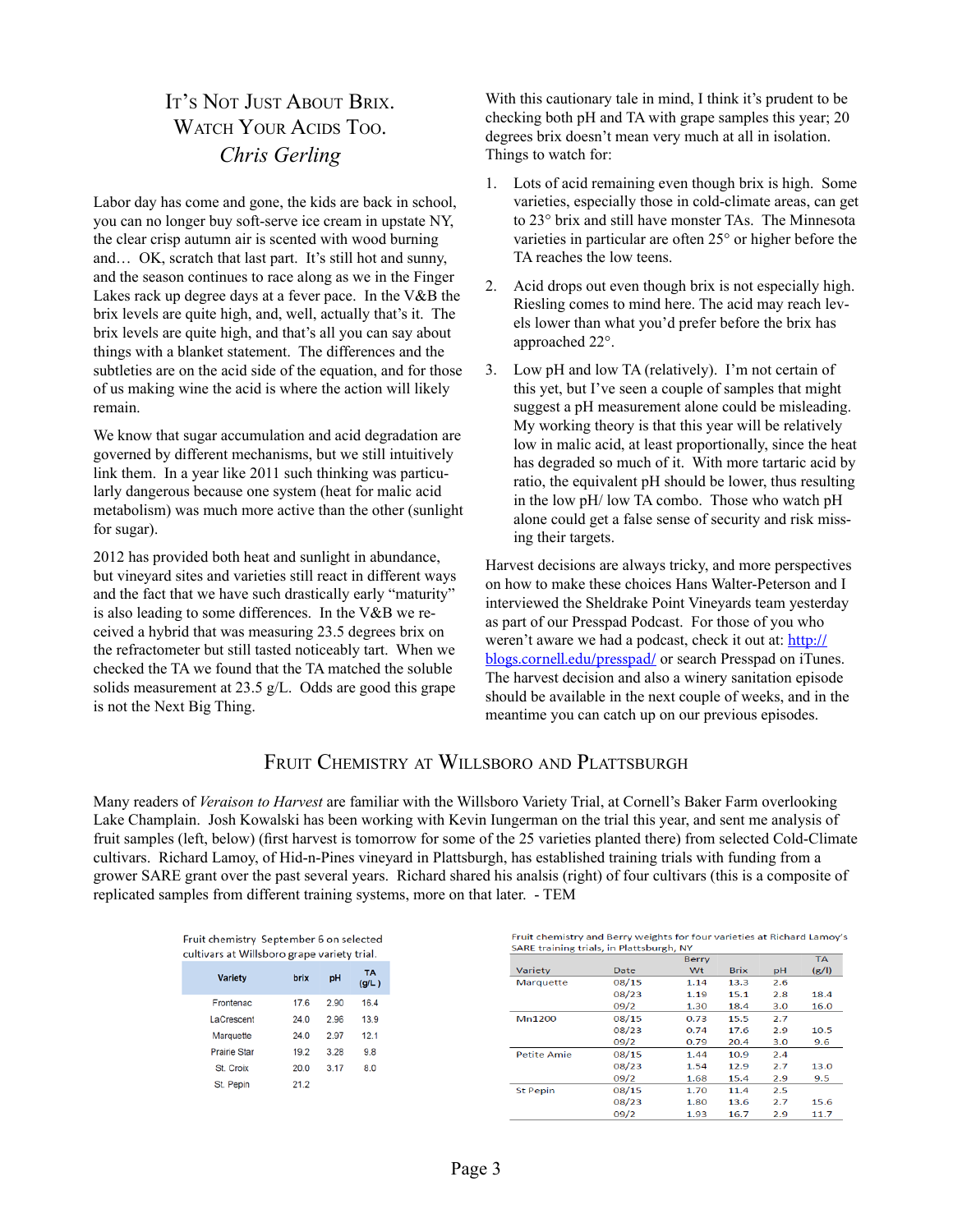## FRUIT MATURATION REPORT - 9/8/2012

Samples reported here were collected on **Tuesday, September 5.** . Where appropriate, sample data from 2011, averaged over all sites is included. Tables from 2011 are archived at <http://grapesandwine.cals.cornell.edu/cals/grapesandwine/veraison-to-harvest/2011.cfm>

We are again reporting berry weight, brix, titratable acidity and pH, and yeast assimilable nitrogen (YAN), as part of a joint project with Anna Katharine Mansfield and Lailiang Cheng. Graduate student Mark Nisbit is running the YAN assays as part of his Ph D project, and other students from the Enology lab are running samples (details in later issue) . - TEM

#### **Cabernet Franc**

| <b>Region</b>       | <b>Harvest Date</b> | <b>Description</b> | Ber. Wt. g. % Brix |      | pH   | TA g/L | <b>YAN</b><br>(ppm) |
|---------------------|---------------------|--------------------|--------------------|------|------|--------|---------------------|
| <b>Finger Lakes</b> | 9/5/2012            | E.Seneca           | 1.36               | 20.6 | 3.12 | 7.0    |                     |
| <b>Finger Lakes</b> | 9/5/2012            | W.Seneca           | 1.19               | 19.7 | 2.95 | 9.4    | 4                   |
| <b>Finger Lakes</b> | 9/5/2012            | Cayuga             | 1.37               | 19.1 | 3.07 | 7.7    | 60                  |
| Lake Erie           | 9/5/2012            | Portland           | 1.53               | 16.9 | 3.06 | 11.3   | 130                 |
| Long Island         | 9/5/2012            | Long Island        | 1.94               | 15.9 | 3.24 | 9.0    | 95                  |
| Long Island         | 9/5/2012            | Long Island        | 1.46               | 15.7 | 3.15 | 9.5    | 59                  |
| <b>Average</b>      | 9/5/2012            |                    | 1.49               | 18.2 | 3.13 | 8.7    | 69                  |
| <b>Prev Sample</b>  | 8/29/12             |                    | 1.48               | 15.6 | 3.01 | 12.9   | 88                  |
| '11 Average         | 9/7/2011            |                    | 1.55               | 13.4 | 2.91 | 15.6   | 106                 |
|                     |                     |                    |                    |      |      |        |                     |

#### **Catawba**

| <b>Region</b>      | <b>Harvest Date</b> | <b>Description</b> | Ber. Wt. q. % Brix |                | <b>DH</b> | TA q/L | YAN (ppm) |
|--------------------|---------------------|--------------------|--------------------|----------------|-----------|--------|-----------|
| Finger Lakes       | 9/5/2012            | Keuka              | 2.09               | 15.7           | 2.76      | 15.1   | 69        |
| <b>Prev Sample</b> | 8/29/12             | Keuka              | 1.91               | 12.2           | 2.63      | 26.3   | 413       |
| '11 Sample         | 9/7/2011            |                    | 2.48               | $14.2^{\circ}$ | 276       | 27.8   | 116       |

#### **Cayuga White**

| <b>Region</b>       | <b>Harvest Date</b> | <b>Description</b> | Ber. Wt. q. | % Brix | <b>pH</b> | TA g/L | YAN (ppm) |
|---------------------|---------------------|--------------------|-------------|--------|-----------|--------|-----------|
| <b>Finger Lakes</b> | 9/5/2012            | Keuka              | 2.91        | 17.1   | 3.06      | 9.9    | 242       |
| <b>Finger Lakes</b> | 9/5/2012            | Cayuga             | 2.13        | 20.5   | 3.29      | 7.6    | 326       |
| <b>Average</b>      | 9/5/2012            |                    | 2.52        | 18.8   | 3.18      | 8.7    | 284       |
| <b>Prev Sample</b>  | 8/29/2012           |                    | 2.54        | 16.6   | 3.04      | 10.4   | 177       |
| '11 Average         | 8/30/2011           |                    | 2.50        | 15.5   | 3.05      | 9.3    | 201       |

#### **Chardonnay**

| <b>Region</b>        | <b>Harvest Date</b> | <b>Description</b> | Ber. Wt. q. | $%$ Brix | pH   | TA g/L | YAN (ppm) |
|----------------------|---------------------|--------------------|-------------|----------|------|--------|-----------|
| Finger Lakes         | 9/5/2012            | Cayuga             | 1.37        | 20.2     | 3.13 | 8.4    | 182       |
| <b>Finger Lakes</b>  | 9/5/2012            | W.Seneca           | 1.45        | 21.3     | 3.15 | 7.8    | 48        |
| Long Island          | 9/5/2012            | N Fork S           | 1.50        | 17.0     | 3.51 | 8.4    | 333       |
| Hudson Valley        | 9/5/2012            | <b>HVL</b>         | 1.32        | 21.2     | 3.50 | 6.5    | 278       |
| <b>Hudson Valley</b> | 9/5/2012            | W HV               | 1.59        | 18.2     | 3.27 | 8.4    | 305       |
| <b>Average</b>       | 9/5/2012            |                    | 1.45        | 19.6     | 3.31 | 7.9    | 229       |
| <b>Prev. Sample</b>  | 8/29/12             |                    | 1.42        | 17.6     | 3.21 | 10.7   | 223       |
| '11 Average          | 9/5/2011            |                    | 1.35        | 16.2     | 3.01 | 9.7    | 98.7      |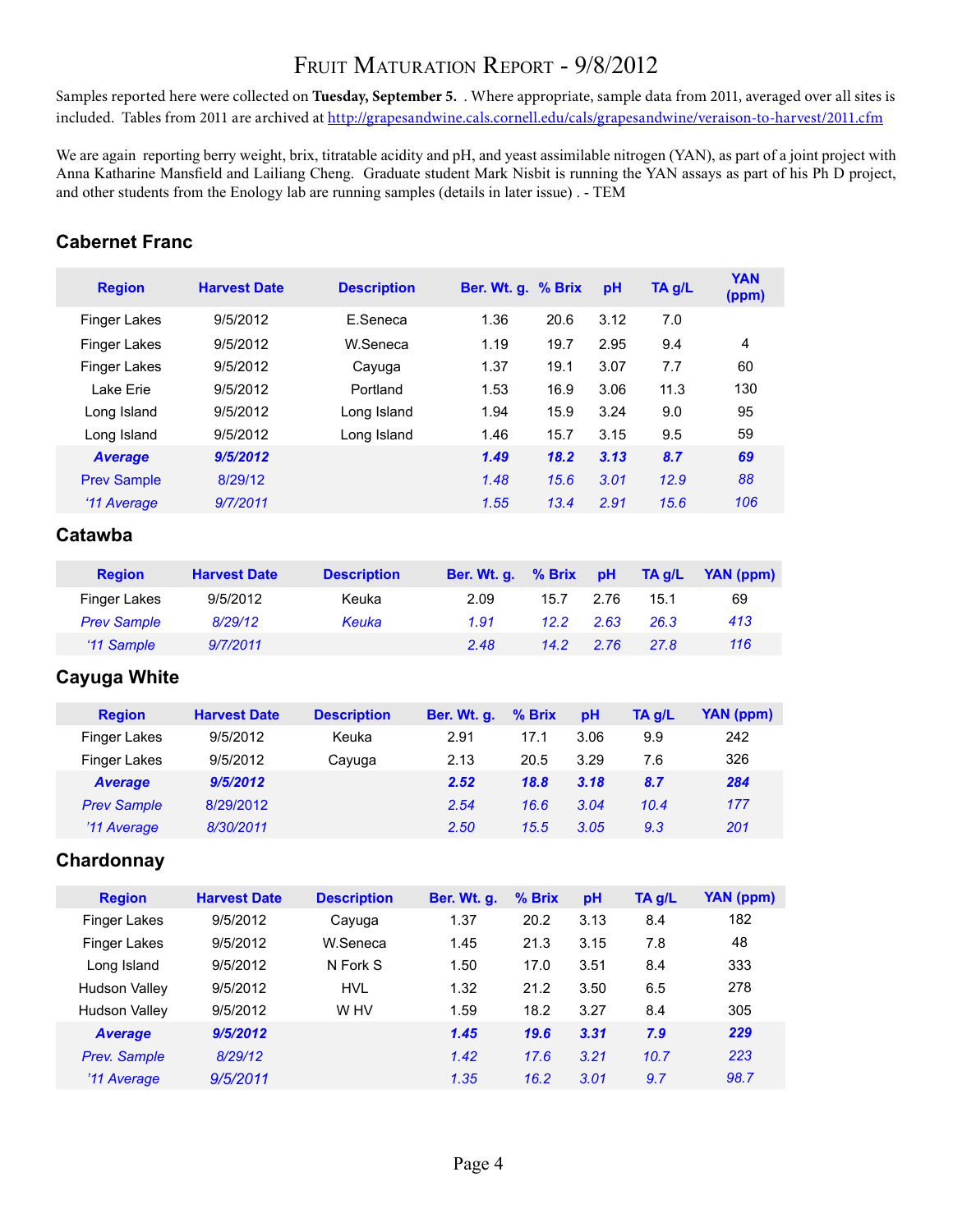#### **Concord**

| <b>Region</b>      | <b>Harvest Date</b> | <b>Description</b> | Ber. Wt. g. | $%$ Brix | pH   | TA g/L | YAN (ppm) |
|--------------------|---------------------|--------------------|-------------|----------|------|--------|-----------|
| Finger Lakes       | 9/5/2012            | Keuka              | 2.63        | 15.8     | 3.24 | 7.9    | 212       |
| Lake Erie          | 9/5/2012            | Portland           | 3.34        | 15.4     | 3.22 | 10.3   | 274       |
| <b>Average</b>     | 9/5/2012            |                    | 2.99        | 15.6     | 3.23 | 9.1    | 243       |
| <b>Prev Sample</b> | 8/29/12             |                    | 2.89        | 14.1     | 3.10 | 10.5   | 206       |
| '11 Sample         | 9/7/2011            |                    | 2.85        | 13.3     | 3.96 | 11.1   | 233       |

## **Lemberger**

| <b>Region</b>      | <b>Harvest Date</b> | <b>Description</b> | Ber. Wt. g. % Brix |             | <b>Hd</b> | TA g/L | YAN (ppm) |
|--------------------|---------------------|--------------------|--------------------|-------------|-----------|--------|-----------|
| Finger Lakes       | 9/5/2012            | Keuka              | 1.67               | 22 8        | 3.08      | 71     | 40        |
| <b>Prev Sample</b> | 8/29/12             | Keuka              | 1.67               | <b>20.8</b> | 3.04      | 8.3    | 43        |
| '11 Sample         | 9/7/2011            |                    | 1.59               | 19.8        | 3.12      | 7.4    | 162       |

## **Malbec**

| <b>Region</b>      | <b>Harvest Date</b> | <b>Description</b>  | Ber. Wt. q. | $%$ Brix | <b>pH</b> | TA a/L | YAN (ppm) |
|--------------------|---------------------|---------------------|-------------|----------|-----------|--------|-----------|
| Long Island        | 9/5/2012            | N Fork S            | 2.34        | 15.4     | 3.25      | 12.0   | 248       |
| <b>Prev Sample</b> | 8/29/12             | <b>North Fork S</b> | 2.22        | 14.0     | 3.08      | 18.3   | 242       |
| '11 Sample         | 9/6/2011            | $\sim$              | 2.11        | 14.7     | 3.29      | 11.4   | 2.69      |

## **Merlot**

| <b>Region</b>      | <b>Harvest Date</b> | <b>Description</b> | Ber. Wt. q. | % Brix | pH   | TA g/L | YAN (ppm) |
|--------------------|---------------------|--------------------|-------------|--------|------|--------|-----------|
| Long Island        | 9/5/2012            | North Fork (4)     | 2.02        | 17.6   | 3.45 | 9.4    | 137       |
| Long Island        | 9/5/2012            | North Fork (8)     | 1.81        | 17.0   | 3.29 | 9.7    | 85        |
| Hudson Valley      | 9/5/2012            | <b>HVL</b>         | 1.53        | 19.6   | 3.53 | 5.9    | 160       |
| <b>Average</b>     | 9/5/2012            |                    | 1.79        | 18.1   | 3.42 | 8.3    | 127       |
| <b>Prev Sample</b> | 8/29/2012           | Average            | 1.72        | 16.0   | 3.28 | 9.4    | 120       |
| '11 Sample         | 9/7/2011            |                    | 1.69        | 15.1   | 3.50 | 8.3    | 195       |

## **Niagara**

| <b>Region</b>      | <b>Harvest Date</b> | <b>Description</b> | Ber. Wt. g. % Brix |      | pH   | $TA$ $g/L$ | <b>YAN</b><br>(ppm) |
|--------------------|---------------------|--------------------|--------------------|------|------|------------|---------------------|
| Lake Erie          | 9/5/2012            | Portland           | 3.84               | 16.6 | 3.26 | 7.2        | 205                 |
| <b>Prev Sample</b> | 8/29/12             | <b>Portland</b>    | 3.64               | 15.3 | 3.16 | 8.9        | 243                 |
| '11 Sample         | 9/7/2011            | Portland           | 3.61               | 12.7 | 2.88 | 12.1       | 150.3               |

#### **Noiret**

| <b>Region</b>        | <b>Harvest Date</b> | <b>Description</b> | Ber. Wt. g. % Brix |      | <b>DH</b> | TA g/L | <b>YAN</b><br>(ppm) |
|----------------------|---------------------|--------------------|--------------------|------|-----------|--------|---------------------|
| Lake Erie            | 9/5/2012            | Ripley             | 1.70               | 18.8 | 3.23      | 10.3   | 424                 |
| Hudson Valley        | 9/5/2012            | <b>HVL</b>         | 1.51               | 17.8 | 3.24      | 7.6    | 218                 |
| <b>Hudson Valley</b> | 9/5/2012            | W HV               | 1.39               | 17.6 | 3.08      | 10.1   | 152                 |
| Average              | 9/5/2012            |                    | 1.53               | 18.1 | 3.18      | 9.3    | 265                 |
| <b>Prev Sample</b>   | 8/29/12             |                    | 2.17               | 16.7 | 3.14      | 11.9   | 231                 |
| '11 Sample           | 9/6/2011            |                    | 1.63               | 16.5 | 3.23      | 11.6   | 189                 |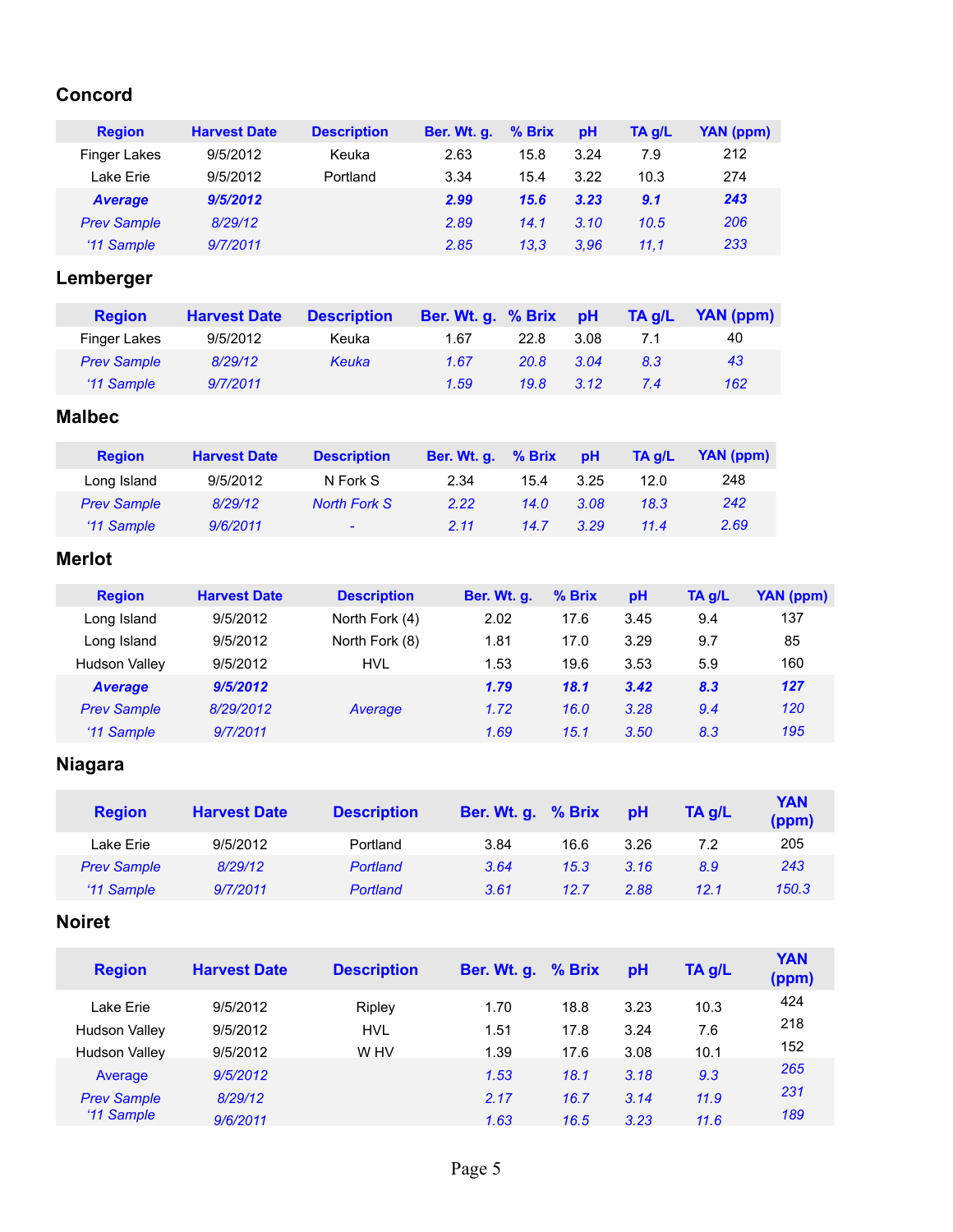## **Pinot Noir**

| <b>Region</b>        | <b>Harvest Date</b> | <b>Description</b> | Ber. Wt. g. % Brix |      | pH   | $TA$ g/L | <b>YAN</b><br>(ppm) |
|----------------------|---------------------|--------------------|--------------------|------|------|----------|---------------------|
| <b>Finger Lakes</b>  | 9/5/2012            | E.Seneca           | 1.40               | 21.8 | 3.29 | 6.5      | 112                 |
| <b>Hudson Valley</b> | 9/5/2012            | <b>HVL</b>         | 1.23               | 21.6 | 3.51 | 8.3      | 255                 |
| <b>Hudson Valley</b> | 9/5/2012            | W HV               | 1.67               | 18.5 | 3.44 | 8.0      | 289                 |
| <b>Average</b>       | 9/5/2012            |                    | 1.43               | 20.6 | 3.41 | 7.6      | 219                 |
| <b>Prev Sample</b>   | 8/29/12             |                    | 1.37               | 18.3 | 3.31 | 9.4      | 175                 |
| '11 Sample           | 9/7/2011            |                    | 1.51               | 16.6 | 3.38 | 11.8     | 283                 |

## **Riesling**

| <b>Region</b>       | <b>Harvest Date</b> | <b>Description</b> | <b>Ber. Wt. g.</b> | % Brix | pH   | TA g/L | <b>YAN</b><br>(ppm) |
|---------------------|---------------------|--------------------|--------------------|--------|------|--------|---------------------|
| <b>Finger Lakes</b> | 9/5/2012            | W.Seneca           | 1.40               | 17.7   | 2.83 | 11.8   | 6                   |
| Finger Lakes        | 9/5/2012            | E.Seneca           | 1.38               | 17.9   | 2.90 | 11.4   | 96                  |
| Finger Lakes        | 9/5/2012            | W. Seneca          | 1.42               | 16.6   | 2.85 | 12.2   | 115                 |
| Lake Erie           | 9/5/2012            | Fredonia           | 1.49               | 19.3   | 3.12 | 9.3    | 203                 |
| Long Island         | 9/5/2012            | Long Island        | 1.41               | 16.7   | 3.16 | 9.7    | 125                 |
| Hudson Valley       | 9/5/2012            | <b>HVL</b>         | 1.59               | 18.9   | 3.22 | 8.3    | 158                 |
| <b>Finger Lakes</b> | 9/5/2012            | E.Seneca           | 1.41               | 17.8   | 2.92 | 10.9   | 65                  |
| Finger Lakes        | 9/5/2012            | E.Seneca           | 1.40               | 18.5   | 2.91 | 9.4    | 33                  |
| <b>Finger Lakes</b> | 9/5/2012            | Cayuga             | 1.49               | 18.5   | 2.94 | 11.0   | 107                 |
| <b>Finger Lakes</b> | 9/5/2012            | Keuka              | 1.19               | 16.8   | 2.87 | 10.6   | 73                  |
| <b>Average</b>      | 9/5/2012            |                    | 1.42               | 17.9   | 2.97 | 10.5   | 98                  |
| <b>Prev Sample</b>  | 8/29/12             | Average            | 1.33               | 16.2   | 2.88 | 13.9   | 105                 |
| '11 Sample          | 8/30/2011           |                    | 1.19               | 13.9   | 2.76 | 16.8   | 89.9                |

## **Sauvignon Blanc**

| <b>Region</b>      | <b>Harvest Date</b> | <b>Description</b>       | Ber. Wt. q. | % Brix | <b>pH</b> | TA a/L | YAN (ppm) |
|--------------------|---------------------|--------------------------|-------------|--------|-----------|--------|-----------|
| Long Island        | 9/5/2012            |                          | 1.63        | 18.8   | 3.35      | 9.0    | 125       |
| <b>Prev Sample</b> | 8/29/12             | <b>North Fork N</b>      | 1.54        | 18.5   | 3.24      | 11.4   | 135       |
| '11 Sample         | 9/5/2011            | $\overline{\phantom{0}}$ | 1.58        | 17.1   | 3.30      | 8.9    | 167       |

## **Seyval Blanc**

| <b>Region</b>        | <b>Harvest Date</b> | <b>Description</b> | Ber. Wt. g. % Brix |      | pH   | TA g/L | YAN (ppm) |
|----------------------|---------------------|--------------------|--------------------|------|------|--------|-----------|
| <b>Hudson Valley</b> | 9/5/12              | HVL                | 1.64               | 19.4 | 3.35 | 6.4    | 170       |
| <b>Hudson Valley</b> | 9/5/12              | W HV               | 1.55               | 19.2 | 3.21 | 7.0    | 252       |
| <b>Average</b>       | 9/5/12              |                    | 1.59               | 19.3 | 3.28 | 6.7    | 211       |
| <b>Prev Sample</b>   | 8/29/12             |                    | 1.56               | 17.5 | 3.22 | 8.8    | 231       |
| '11 Sample           | 8/29/2011           |                    | 1.56               | 15.7 | 2.97 | 10.0   | 96.1      |